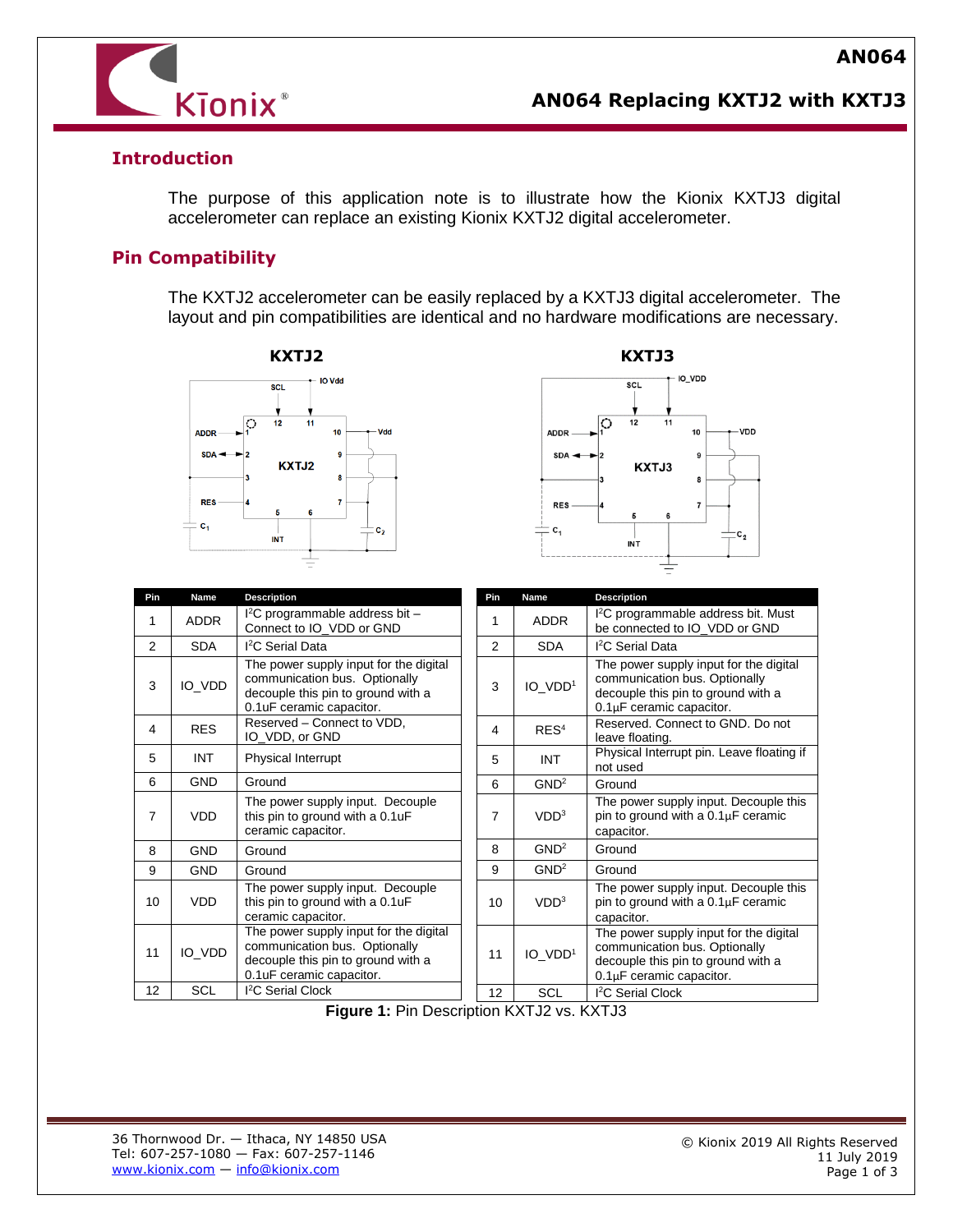**AN064**

Additional Pin Specifications:

- 1. IO\_VDD Pins 3 and 11 are internally tied together. For backwards compatibility with other parts, one of the two pins may be left floating.
- 2. GND Pins 6, 8, and 9 are internally tied together. For backwards compatibility with other parts, any two of the three pins may be left floating.
- 3. VDD Pins 7, and 10 are internally tied together. For backwards compatibility with other parts, one of the two pins may be left floating.
- 4. RES Pin 4 can be optionally tied to IO\_VDD or VDD instead.

#### **Key Differences**

- CTRL\_REG1
	- $\circ$  The KXTJ3 additionally offers a  $\pm 16q$  range setting compared to KXTJ2  $(\pm 2q/\pm 4q/\pm 8q)$ . An additional bit (bit2) within the CTRL REG1 register (0x1B) is used to control the range setting on the KXTJ3. When set, 16g range is configured, no matter what the GSEL bits are set to. Previously, on the KXTJ2, this bit was Reserved.
- WAKEUP THRESHOLD
	- $\circ$  The KXTJ3 threshold for wake-up (motion detect) is now a 12-bit value to account for the addition of the ±16g range, compared to KXTJ2's where it was only an 8 bit value.
	- $\circ$  The WAKEUP\_THRESHOLD register also spans across two 8-bit registers, which are 0x6A (bit11-bit4) and 0x6B (bit7-bit4).
	- $\circ$  Additionally, the sensitivity for the threshold has changed from 62.5mg/count (KXTJ2) to 3.9mg/count (KXTJ3).
		- KXTJ2: WAKEUP\_THRESHOLD (counts) = Desired Threshold (g) x 16 (counts/g)
		- $KXTJ3: WAKEUP_THRESHOLD (counts) = Design Hrieshold (g) x 256 (counts/g)$
- NA COUNTER
	- $\circ$  The KXTJ3 includes a new feature to set the non-activity time required before another wake-up interrupt can be set. The NA\_COUNTER register (0x2A) is made available in the KXTJ3, but not KXTJ2.



ł